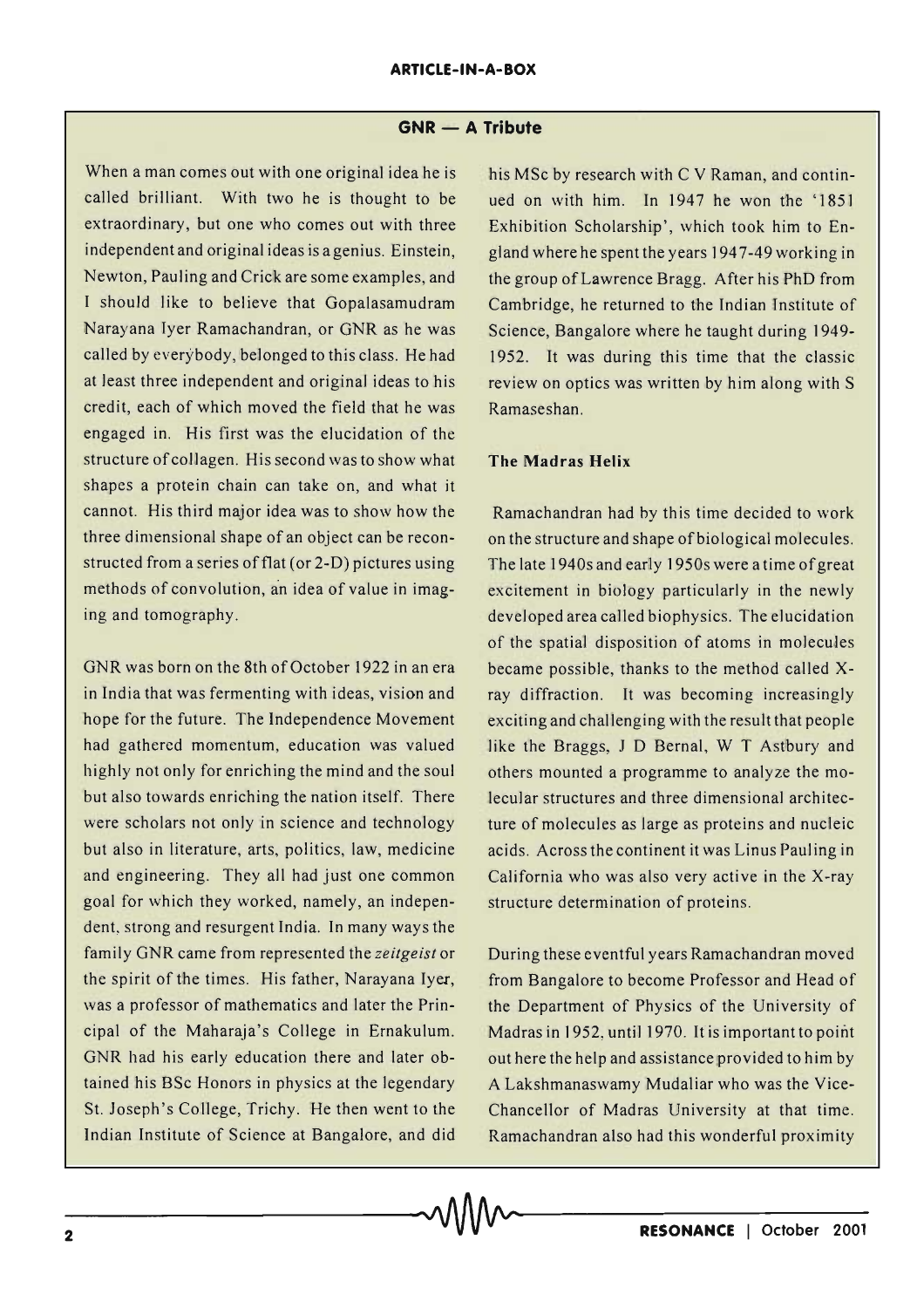to the Central Leather Research Institute and Y Nayudamma there. When Ramachandran moved to Madras, a ready source of pure animal collagen was made available to him, thanks to Nayudamma. Set with this and armed with excellent colleagues such as Gopinath Kartha and G K Ambadi, Ramachandran set out to meet the challenge of determining the 3-dimensional architecture of the protein collagen. Success came within a few years and the prototype of the currently accepted structure of collagen was first put forward in 1954 by Ramachandran and Kartha in a paper published in the journal *Nature.* If the alpha helix were the California helix and if the double helix were the British helix, the collagen helix came to be known as the Madras helix.

## **The Ramachandran Diagram**

Many people would have felt a sense of fulfillment after such a major discovery but not Ramachandran. What factors go to govern the myriad shapes that protein and polypeptide chains adopt was a question that enticed him. To this end, he asked his students, notably V Sasisekharan and C Ramakrishnan, to analyze all X-ray diffraction pictures published until then on amino acids, peptides and proteins and to find out what sets of bond angles and shapes they most often take. They were soon able to write out the entire conformational space that a polypeptide chain can occupy. It was done in much the same manner that cartographers do when they write out maps, based on two coordinates. These two coordinates in proteins are referred to as dihedral angles, and named after the Greek letters *phi* and *psi.* This analysis has come to be known in protein science as the celebrated Ramachandran map or the Ramachandran diagram. It is indeed a tribute to Ramachandran that each one of the over 10,000 protein structures that has been so far solved obeys the principles and the allowances of the Ramachandran map. Ramachandran was thus able to give a conformational grammar to protein structure. This was his second achievement. Sasisekharan extended the conformational map to DNA chains, and V S R Rao did so for sugar chains. The folding rules of these three biopolymer chains had thus been established by the GNR school.

His mentor C V Raman immortalized himself in physics through the Raman effect, and GNR has immortalized himself in biophysics and biochemistry with the Ramachandran diagram. Indeed when one looks at contemporary scientists of India, no one else has had such recognition in professional literature and textbooks as Raman and Ramachandran. Many people in the profession have felt that these two achievements, namely the elucidation of the structure of collagen and providing a grammatical basis for the three dimensional shapes that a biopolymer chain can adopt, would suffice for award of the Nobel Prize. They both have stood the test of time, have helped us advance our knowledge not only in structure but also in the function of protein chains, and have opened up newer ways of designing molecules. It is indeed a pity that Ramachandran was not awarded the Prize, and never will be, now that he is no more. Nobel Prizes in biology have been given for lesser achievements, and it will remain a sour point, at least in my mind, that Ramachandran was not. It may justifiably be said that in this case that it is the Prize who missed the master.

The IS-year period that Ramachandran spent at the University of Madras was a golden era. Together with Alladi, who was a Reader, he brought forth a department that produced gems as students, excellence breeding excellence. It is worth re